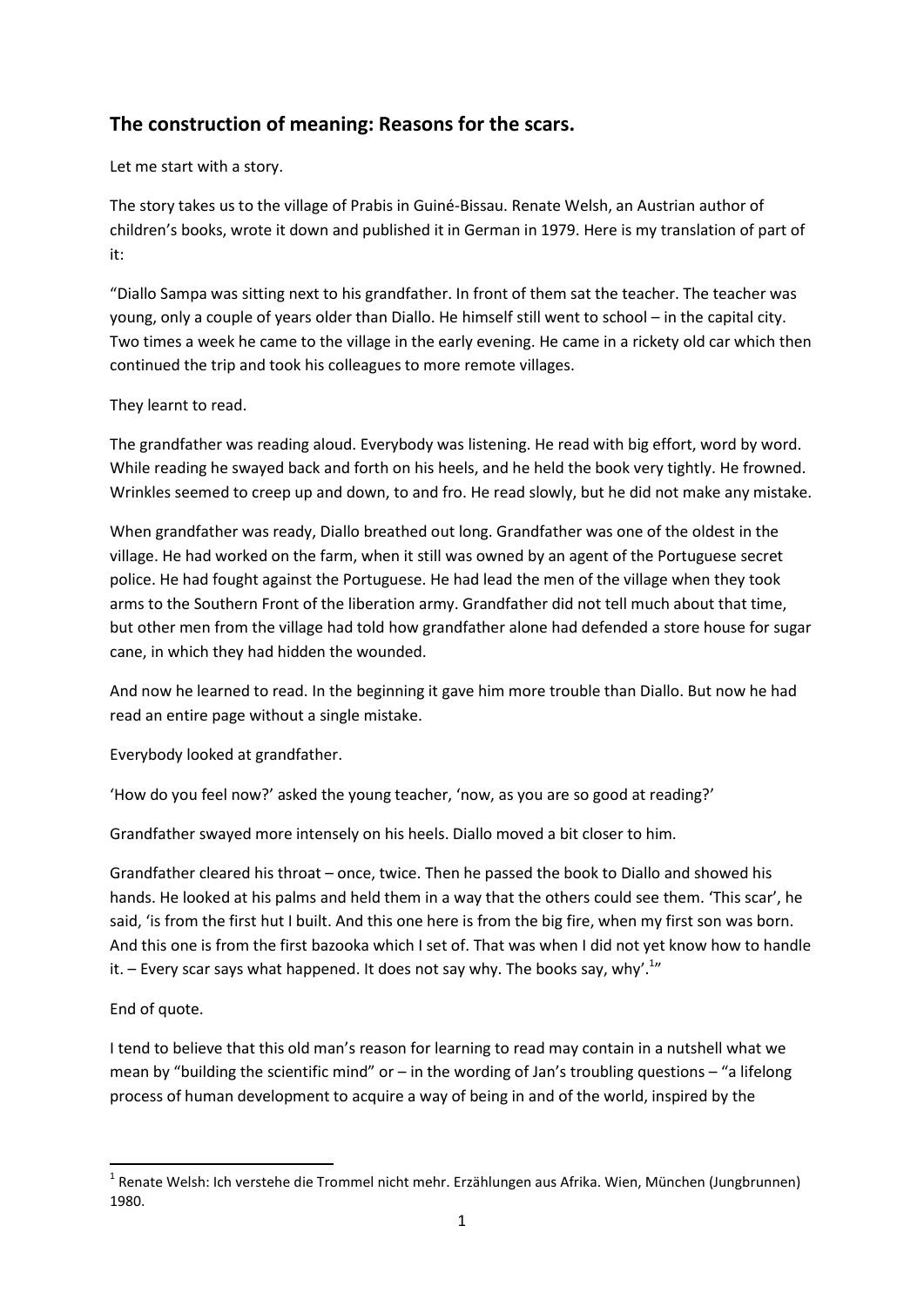heritage of the millennia-long history of the human pursuit of knowledge (scientia) for the advancement of understanding and wisdom".

"The books say, why" should not be understood as a statement claiming causality, and I guess that this is only part of what the grandfather wanted to say. I understand it more in the sense of "attributing meaning"<sup>2</sup>.

Thinking about "meaning", brought me back to my contribution to the first "Building the Scientific Mind" colloquium in 2005 in The Hague. I was telling then about health work in Angola, where we found that people would be ready to take their children to polio vaccination, if we were proposing that to them while treating them respectfully and kindly, but that they were not interested in our explanation. We did not answer their questions and not respond to their concerns when we told them our story about viruses.

At that time the tentative description of what the "scientific mind" might be, included that it had "to do with not taking things for granted, questioning any given 'truth'". This is a very attractive concept for an academically trained intellectual. However – and that is what I tried to point out ten years ago – in order to be critical and creative in that sense, we need something to be sure of. Many people have lost that background certainty, have seen their cultural concepts being violently attacked and being replaced by nothing more than promises which for most of them do not have any chance to be fulfilled. So they latch on to meanings which they have inherited or which they pick up from those who seem powerful to them and who offer them to be part of some bigger community with clear orientation and a set of "values" which are enforced upon them and which they are expected to enforce on others. Such is the case with many children being abused as soldiers<sup>3</sup> or with violent gangs like the "maras" in El Salvador<sup>4</sup>. Those people replace the books which say, why, by more comfortable orders which say what to do.

To find meaning to scars requires an effort. It was difficult for the grandfather to learn to read.

#### **Personal and collective constructions of meaning**

**.** 

As a medical doctor I am convinced that medicine in the "bio-medical" variant has contributed to people's health and reduced suffering for many people. However, I also know that this same medical concept has also done harm to people and increased suffering in many cases. The story about viruses is part of reality and it helps to deal with the phenomena of many diseases. However, we need to recognize two important things:

- 1. The story of the viruses is not the only one to explain certain diseases and there is no need for people believing in that story to be jealous of others and perceive them as competitors who intend to take something away from them.
- 2. The story of the viruses does not provide an answer to the human quest for meaning.

 $2$  It is interesting that the noun "mind" and the verb "mean" seem to have a common etymological root, reconstructed as \*men in the hypothetical Proto-Indo-European language.

 $3$  See for example the testimony of Ishmael Beah: A Long Way Gone. Memoirs of a boy soldier.

<sup>&</sup>lt;sup>4</sup> See for example Wim Savenije: Maras y Barras: Pandillas y violencia juvenil en los barrios marginales de Centroamérica, San Salvador, Facultad Latinoamericana de Ciencias Sociales (FLACSO), 2009.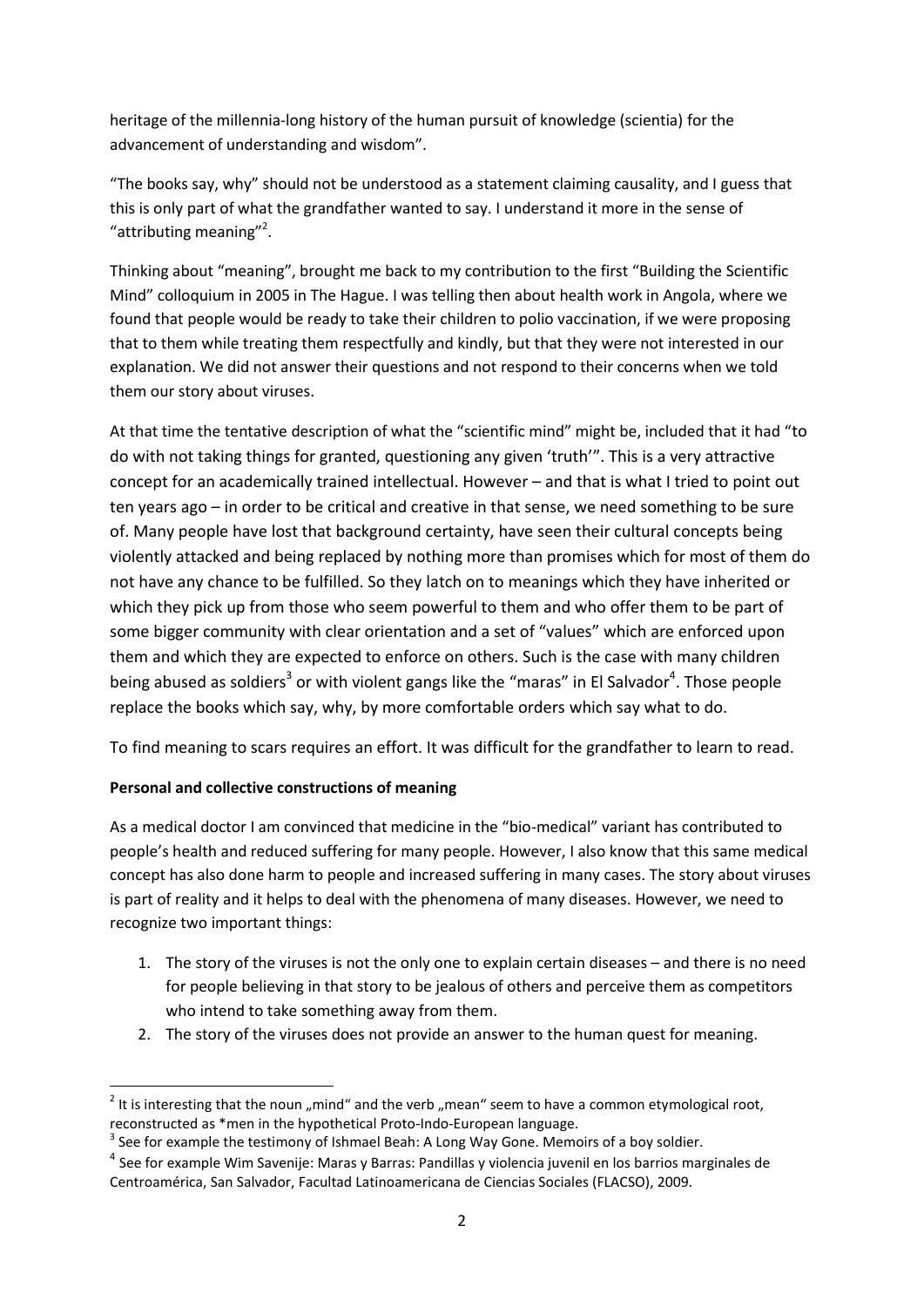I think that it is one of the basic virtues of science and scientists to know the limits of what can be done within such concepts.

It seems that the need to attribute meaning to an experience or a condition is more urgent if the condition is more invasive. During recent years I have been working in the context of HIV. 25 to 30 years ago, being infected with this virus meant to pass to the condition of AIDS within a period of roughly five to 15 years, depending on a lot of other context conditions. It made then sense to speak of "HIV/AIDS" as both were necessarily connected<sup>5</sup>.

Things have changed a lot since then. Part of that is progress in therapy, but a very big part is the amazing fact of people infected and affected by this particular virus having organized themselves and struggled for their interests. And these people forced us to reconsider our medical and health concepts from a human rights' perspective. Daniel Tarantola, then a Senior Policy Adviser to the Director General of the WHO, wrote in the year 2000:

"At 20 years, the HIV/AIDS epidemics have had major impacts on how we look at health from the perspectives of human rights, human development, and security. The effectiveness and long-term sustainability of the global response to HIV/AIDS require that prevention, care, and support be mainstreamed in all civil, political, economic, social, and cultural actions. But this process should not distract us from this historical human challenge. For the successes and failures of our response to the HIV/AIDS epidemics will continue to suggest new ways to advance health and human rights"<sup>6</sup>.

I think that we can state that this is part of the meaning of HIV on a worldwide social scale. And if we look at how this meaning was constructed, we find the prominent role of people who were and are infected by this virus and who were closely connected to them as family members, care givers and others. This experience has changed approaches to other diseases and to public health in general.

There is another level of meaning with regard to health and disease, which is the personal one. Of course, that personal level is closely connected to social and cultural dimensions. Culture and ideologies, including religion, offer possibilities of meaning to individual people and communities.

Many societies interpret events which happen to them as indicating disturbances in relationships, either within their families or communities or between themselves, their families and communities and the spirits of the ancestors. The construction of these meanings may make people feel powerless and afraid. However, most societies have created ways to deal with these threats. In other societies a condition like the infection with HIV may be regarded as a punishment for socially not accepted behaviour. The different interpretations may have a wide variety of different consequences ranging from comfort and consolation for affected people to stigmatization and discrimination. The fact that the human rights dimension of disease, including gender, has been more and more recognized, includes the awareness for human rights violations in that particular context.

Obviously the pursuit of meaning does not determine the quality of meanings. We may in general agree that "the books say, why", but we all know that there are good books and bad books. We tend to say that statements can be true or false. At the same time we know that these categories are

**.** 

<sup>&</sup>lt;sup>5</sup> This is not to say that HIV is the only cause for immunodeficiency. Human immunodeficiency can be and by millions of people is acquired through other conditions, the most prominent ones poverty and hunger.

 $^6$  Daniel Tarantola: The Shifting HIV/AIDS Paradigm: Twenty Years and Counting. In: Health and Human Rights, vol. 5, no. 1, p. 6.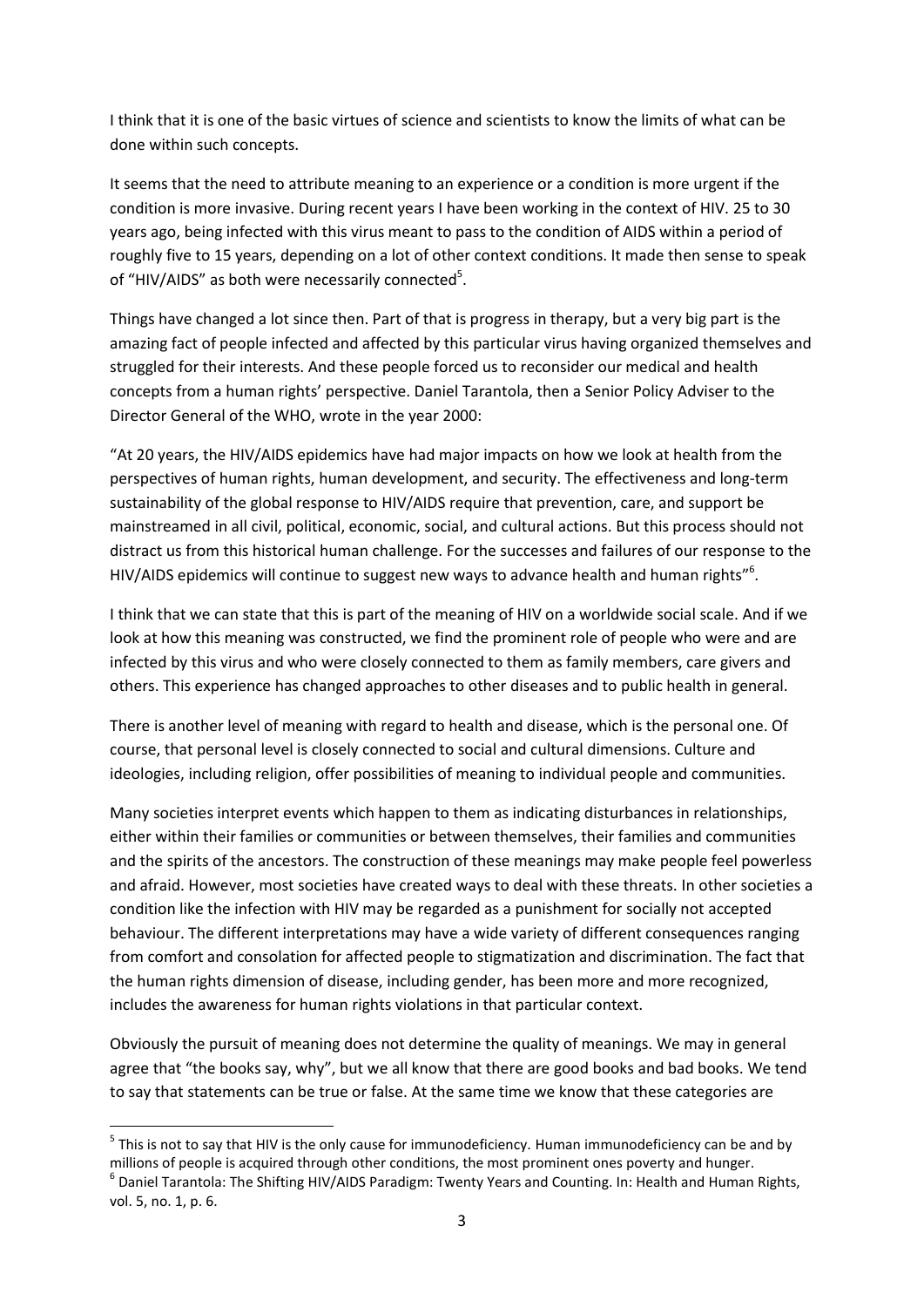difficult to handle. There is probably not only one truth for a certain phenomenon. There may be different truths on the same subject for different people under different circumstances. So does that mean that meaning is a totally subjective category and can have any content or are there limits to what can be an acceptable meaning? And furthermore: Where do the "good books" come from?

#### **Determinants for the construction of meaning**

### *The social or communal context*

Jacob Bronowski emphasises in his lectures on "Science and Human Values" the communal, the social context of science and the scientist: "All this knowledge, all our knowledge, has been built up communally; there would be no astrophysics, there would be no history, there would not even be language, if man were a solitary animal"<sup>7</sup>. The "scientific mind" is not only meant for scientists. If it is a concept of human beings for their "being in and of the world", it is at least potentially possible for any human being. If that is true, the social dimension of it is essential. Meaning can be very personal. It can be and is constructed by individuals on the basis of their personal experiences. However, in any of these constructions, context is a significant element. Whether a person living with HIV decides to hide his or her condition out of fear to be stigmatized or decides to disclose his or her serological status publicly and use that condition to advocate for human rights, depends on his or her social context.

The social dimension has been lost in many of what can be described as "modern" societies. Emphasizing individual liberties and rights has been used to disrupt social structures based on communities and to make people available for the needs of neo-liberally conceived marketeconomies. There are serious analysts who argue that HIV is the phenomenon which corresponds to the epoch of globalisation<sup>8</sup>. However, we have also seen a movement of resistance to individualisation. There has never been such a powerful movement of people infected by a particular pathogen. They have created conditions for a collective construction of meaning.

# *The link to scars*

**.** 

For another limitation of what meaning can be, we may go back to the village in Guiné-Bissau and listen again to the grandfather: "Every scar says what happened", he says. Meaning should be related to the scars – or at least to "what happened". It is part of the "scientific mind" that it relates to real experience or knowledge and evidence based reasoning, evidence understood as the relative confidence in a hypothesis of which we are not able to provide proof.

# *The essential framework of human dignity*

Finally I think that meaning should be compatible with human dignity. There is a lot of literature on dignity. Immanuel Kant wrote in his "Groundwork of the Metaphysics of Morals" that "Whatever has a price can be replaced by something else as an equivalent; on the other hand, whatever is above all price, and therefore admits no equivalent, has dignity"<sup>9</sup>. Meanings constructed against that fundamental concept, cannot be considered as such. It seems to me that this is a very important

 $^7$  J. Bronowski: Science and Human Values. New York (Julian Messner) 1956, p. 73.

<sup>&</sup>lt;sup>8</sup> Reimer Gronemeyer: Living and Dying with AIDS in Africa. New Perspectives on a Modern Disease. Frankfurt (Brandes & Apsel) 2005, p. 52.

<sup>9</sup> Immanuel Kant: Grundlage der Metaphysik der Sitten. 1785. As I do not have access to a published translation into English, this is a tentative translation by myself from German.